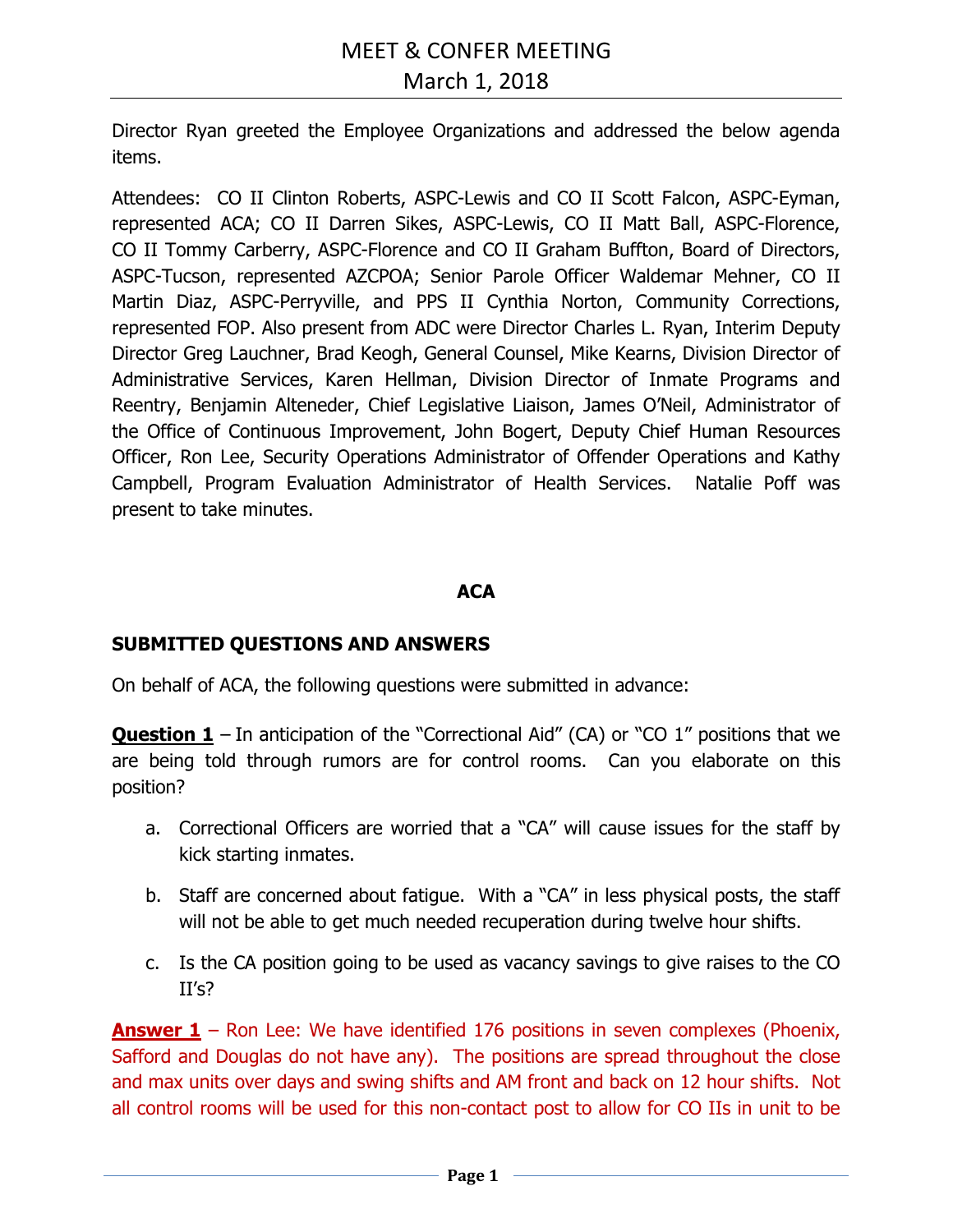assigned to help with fatigue. These Correctional Trainee Officers will be in CORP and will be able to attend COTA once 21 years of age. We are trying to grow our own.

Even with a \$2,000 lower annual salary than CO IIs, this is not enough savings to apply to staff raises.

Director Ryan stated that there are 6,655 Correctional Officer (CO) positions and as of Monday, February 26, there were 897 CO vacancies. Director Ryan advised that his office is actively talking with the Chief Operating Officer at the Governor's Office regarding this ongoing issue. Director Ryan reiterated the efforts made by the Department to take a closer look into the issues affecting CO turnover. He reminded the group about the A3 breakthrough project in which groups of Officers and Cadets were surveyed to elicit their input. The Voice of the Customer surveys indicated that one of the primary reasons Officers leave is compensation, a lesser reason for which Officers leave is due to Supervisor treatment, and one of the reasons they stay is for benefits. Using the AMS problem solving approach, the Correctional Officer hiring process was streamlined in 2017 from 120 days to 28 days from initial contact to hire. At the start of that project, there were 640 vacant CO positions which then dropped down to 480. Now that number is back up and will breach the 900 mark by the following week. Director Ryan stated that even though the AZPOST age requirements changed a number of years ago to a minimum age of 21 for hiring COs, nothing states that we (ADC) cannot hire 18-year-olds into the workforce. Within two or three years, the CO Trainees will be vested by the time they get to COTA. Director Ryan clarified that the CO Trainees are not going to take over control rooms. He stated that other agencies are adopting similar Trainee programs, and ADC is hopeful that the CO Trainee program will cultivate a new wave of experienced Officers.

**Question 2** – In the current policies for Administrative Investigations and Employee Grievances (DO 601 and 517), nowhere in the policies does it state that an employee has the right to documentation. In responding to allegations, an Officer does not have access to logs, sign in sheets, etc. ACA has gotten complaints from staff around the state who have been denied access to documentation. ACA would like an addition be added to both policies in regards to requesting documentation.

**Answer 2** – Interim Deputy Director Greg Lauchner: Department Order (DO) 601 authorizes an employee to receive a copy of an administrative investigation or inquiry upon completion and request through the office of the Inspector General. Documents related/relevant to the investigation/inquiry would be included in such requests. A grievance related to DO 601 would be filed after the investigation or inquiry was completed, and therefore available to the employee upon request for grievance purposes. If employees are seeking documents not related to DO 601, communication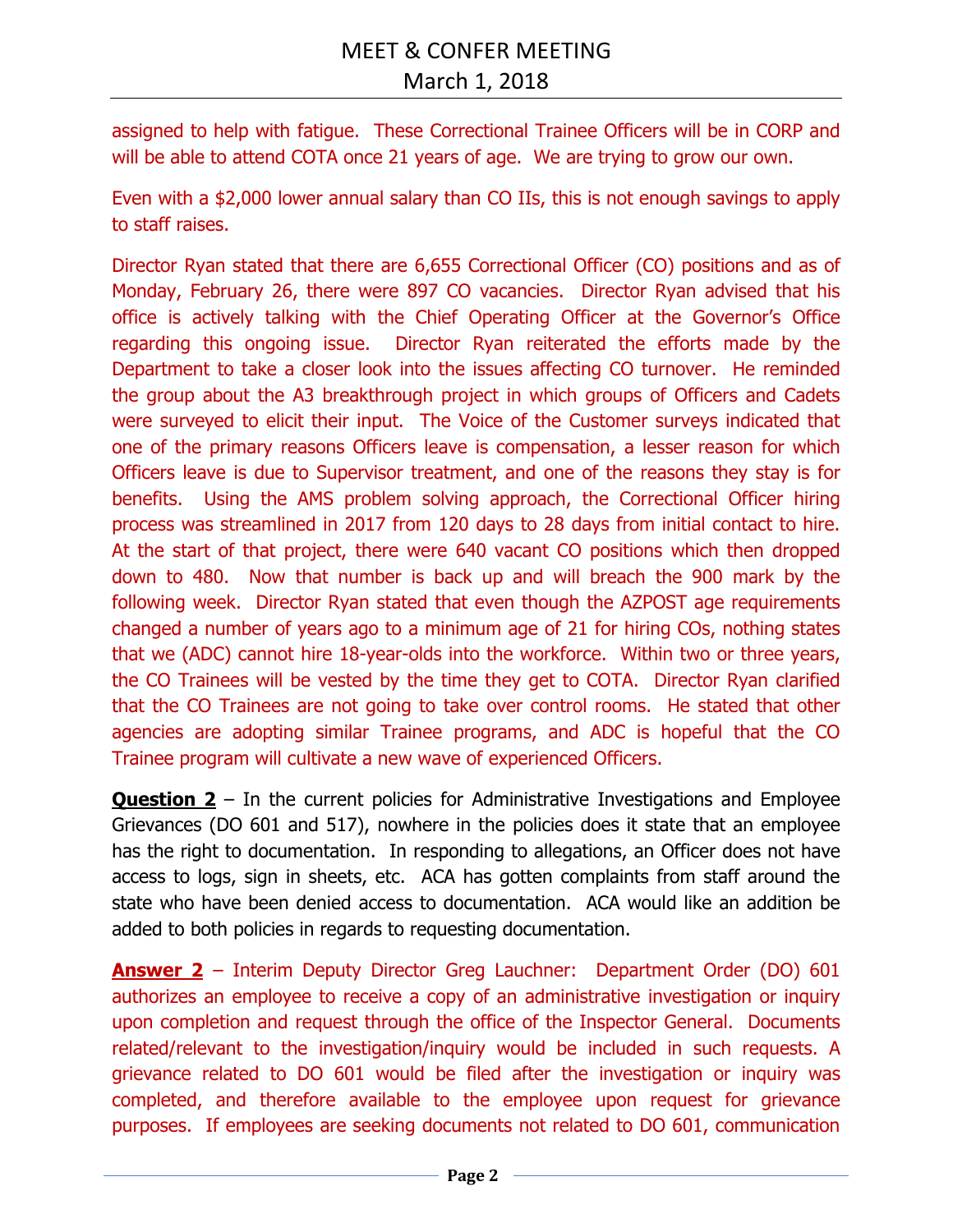with their respective chain of command is encouraged. Based on the above, a policy revision is not needed.

ACA advised that Officers have requested logs in order to respond to Administrative Inquiries; however, their requests were denied.

Mr. Lauchner advised that, in the event such requests are denied, staff should take the request up their chain of command.

ACA asked if there was any kind of form specifically to request ingress-egress logs.

Mr. Lauchner stated that there is not a form to request ingress-egress logs, but the request must be sent through the requestor's chain of command. The release of Administrative Inquiries or investigation reports must be requested via e-mail and addressed to the Inspector General. Mr. Lauchner advised that the only person authorized to release an inquiry is the Inspector General.

**Question 3** – ACA & AZCPOA: As we all know that the main reason that staff are leaving is pay. Raises are needed! In a past Meet and Confer meeting, Director Ryan stated, "Governor Ducey wants Directors (all agencies) to operate their agency as a CEO and to manage/operate accordingly with the resources appropriated." According to past Meet and Confer meetings, it would seem to be that the authority to allocate the additional funds to pay within the budget given falls on the Director. A \$0.05 raise would be \$2.00 per week, \$104 per year per Officer. According to certain Legislators, there is no funding for raises and the need is dire. As an Officer, we get to receive pay raises for the first nine years only, and on any higher rank with more responsibilities, we will stay at the minimum pay with no possibility of an increase ever. What are you doing as our Director to increase our salary based on the pay scale?

**Answer 3** – Director Ryan: Agency Directors, including ADC, do not have unilateral authority to give pay raises. When taking into account that Corrections Officers, and in a broader sense the Correctional Series, encompasses thousands of positions, the fiscal impact of even small pay raises is significant. Since the fiscal impact is significant, ADC's available budget is a critical limiting factor. If the Legislature and Governor are unable to allocate new resources for permanent pay raises, based on the entire State budget and competing critical needs, then ADC cannot commit to permanent pay raises. However, given our available resources, the Director has implemented a number of one-time compensation strategies in the past to address this issue. The one-time compensation efforts have included: Compensatory Leave pay off, Holiday Leave payoff, Retention Pay, Spot Incentives, Merit Pay, site specific stipends and Merit Pay.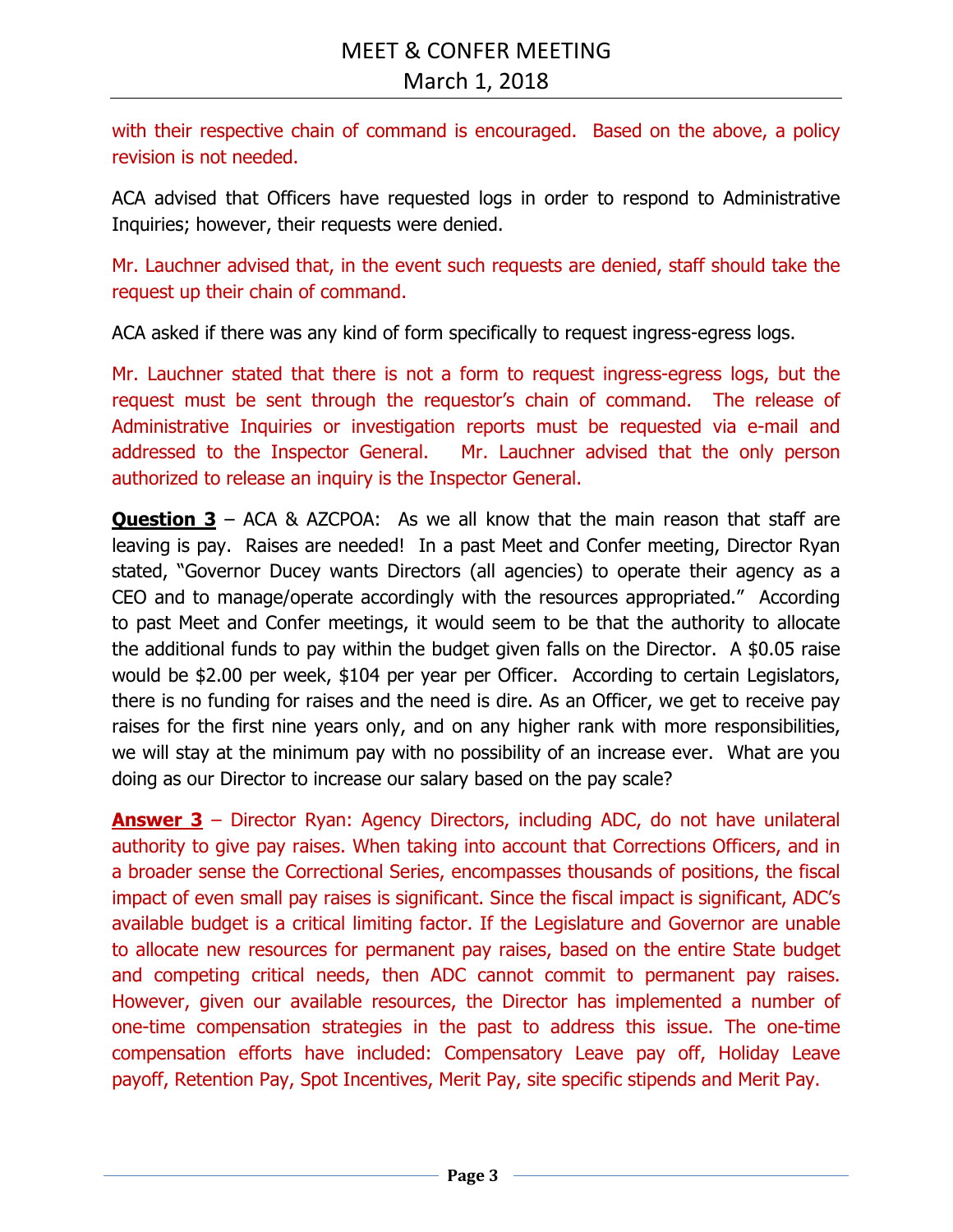The Director will again review one time compensation strategies to include merit this fiscal year, based on available funding.

**Question 4** – ACI, how much money does ACI make if any? Where does the funding go?

**Answer 4** – Karen Hellman: In FY 2017, ACI had sales of \$43.6 million with a profit or net income of \$4.6 million.

ACI's primary revenue source is inmate labor contracts with for profit entities. ACI also generates revenue on the sale of goods produced by ACI. ACI must sustain itself from the revenue it generates (A.R.S. 41-1622) including all operational needs, such as staff and inmate salaries, and manufacturing/ production costs, such as raw materials. The majority of ACI's revenue goes toward these purposes. Also, ACI has supported the State and ADC directly. In addition to an annual transfer of \$1,000,000 to ADC's Building Renewal Fund, one time transfers over the past three years have supported:

- FY 2016 \$500,000 was transferred to the State general fund
- FY 2017 \$1,000,000 was transferred in support of the AIMS replacement project and \$73,700 for Statewide e-procurement system replacement
- FY 2018 \$1,450,000 was transferred for Locking System Replacement at ASPC-Eyman

Director Ryan stated that ACI is completely self-sufficient. In the 80's, ACI, then known as ARCOR, received general fund allocation. They were losing money. Legislation later changed and required ACI to be self-funded. ACI generates money and is a great work program for inmates.

Karen Hellman encouraged the employee organization to refer their constituents to the ACI website at www.aci.az.gov whenever questions arise, as there is a wealth of information available there.

**Question 5** – Has there been analysis of how much Gov. Ducey's AMS roll out has cost? And how much the innovations have saved?

**Answer 5** – James O'Neil: ADOA is currently responding to a public records request which has requested expenditures on statewide AMS consultant cost and statewide Return on Investment (ROI). At the end of January 2019, ADC will have paid approximately \$3.3 million in consultant costs with AMS deployment (\$1,049,379 for Phase 1, \$1,499,999 for Phase 2, \$500,000 for Phase 3 and \$229,740 for Results Software and 1,200 Results Software Licenses).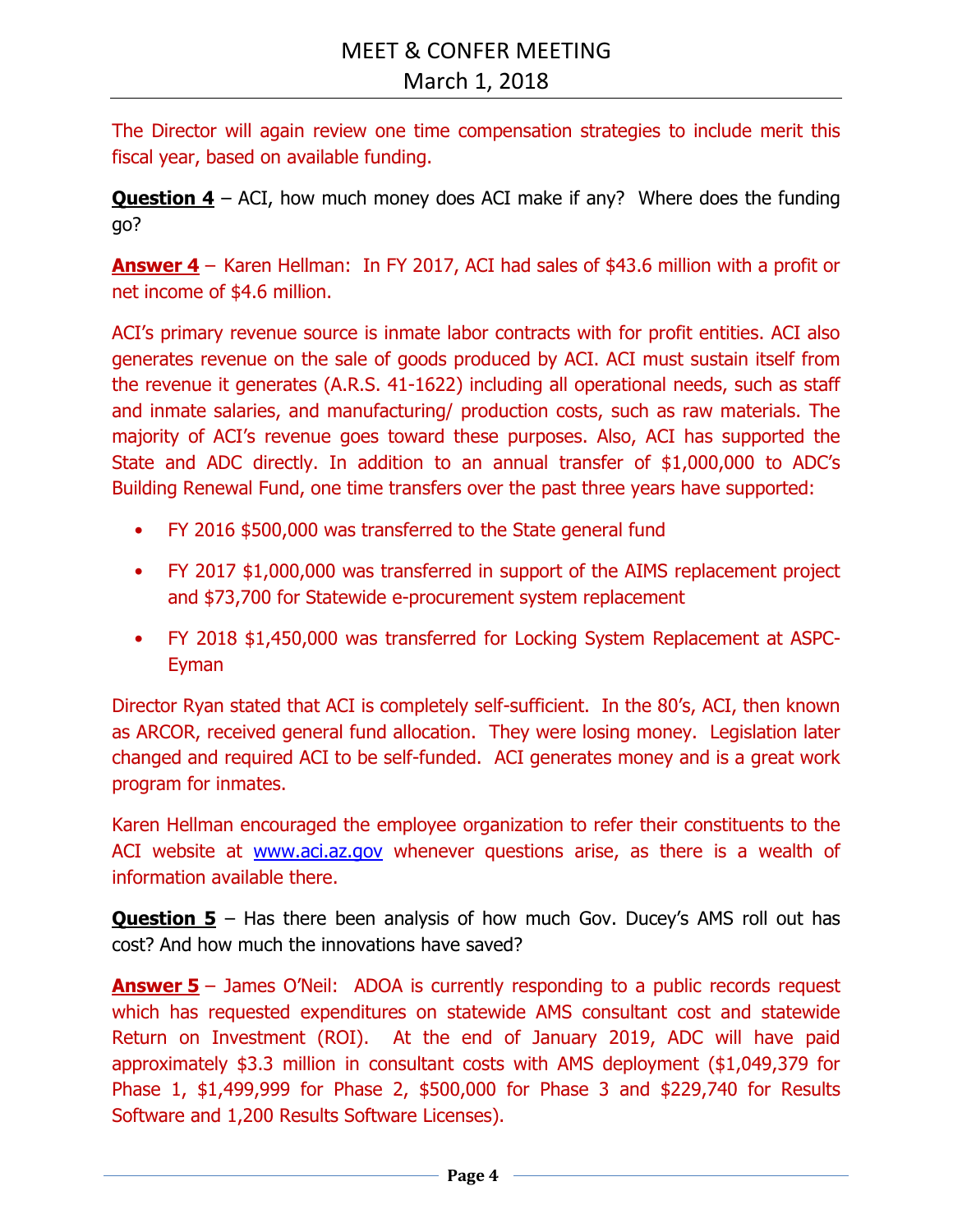The end of Phase 2 resulted in over 600 staff being trained in AMS with Tier Boards being stood up at the Director's level (Tier IV), 5 out of 6 Tier III Division Boards, Health Services is scheduled March 7, 2018, and all Prison Complexes (Tier II). Phase 3 begins March 21, 2018, with a pilot at Phoenix Complex in which AMS will be rolled out to the front line (Tier I and Tier 0). It will then continue to be rolled out to all divisions, reaching over 3,000 ADC employees over the course of the next 12 months and eventually all 9,541 employees agency wide.

Total ADC AMS expenditures will equal \$3,279,119.00 at a cost of \$343.69 per employee (9,541 FTE).

Some immediate benefits to AMS:

- Hiring Correctional Officers 66% faster Recruitment process has been streamlined from 120 days to 28 days.
- Corrections cut inmate reception intake Reduced intake process from 7.5 days to 3 days.
- Right-sizing Corrections' Vehicle Fleet Identified vehicles not meeting mission critical needs, sent 315 light duty, heavy duty and construction equipment to surplus providing over \$225,000 to the general fund and reducing operating costs by \$25,209.
- High Target Inmates into programs Increased enrollment over 334% from 3.16% to 13.73%.
- Corrections and AHCCCS: Inmate Medicaid Enrollment Increased applications 2,236% from 390 applications to over 9,112 applications a year.
- Wildland Fire Crew Overtime Payment Process Improvement Reduced the time of staff receiving overtime payments from an average of 3.3 pay periods (over 6 weeks) to 1 pay period (2 weeks).
- Reduction in the Quantity of Staff Assault Incidents 21% reduction in the number incidents of assaults on staff with a reported number of 36 for the month of January 2018, down from 59 in January 2017.
- Increase in Volume of Driver's License or State Identification Issued Increase of over 576% of DL/State Identifications being issued from 47 in the month of October 2016 to 318 in January 2018.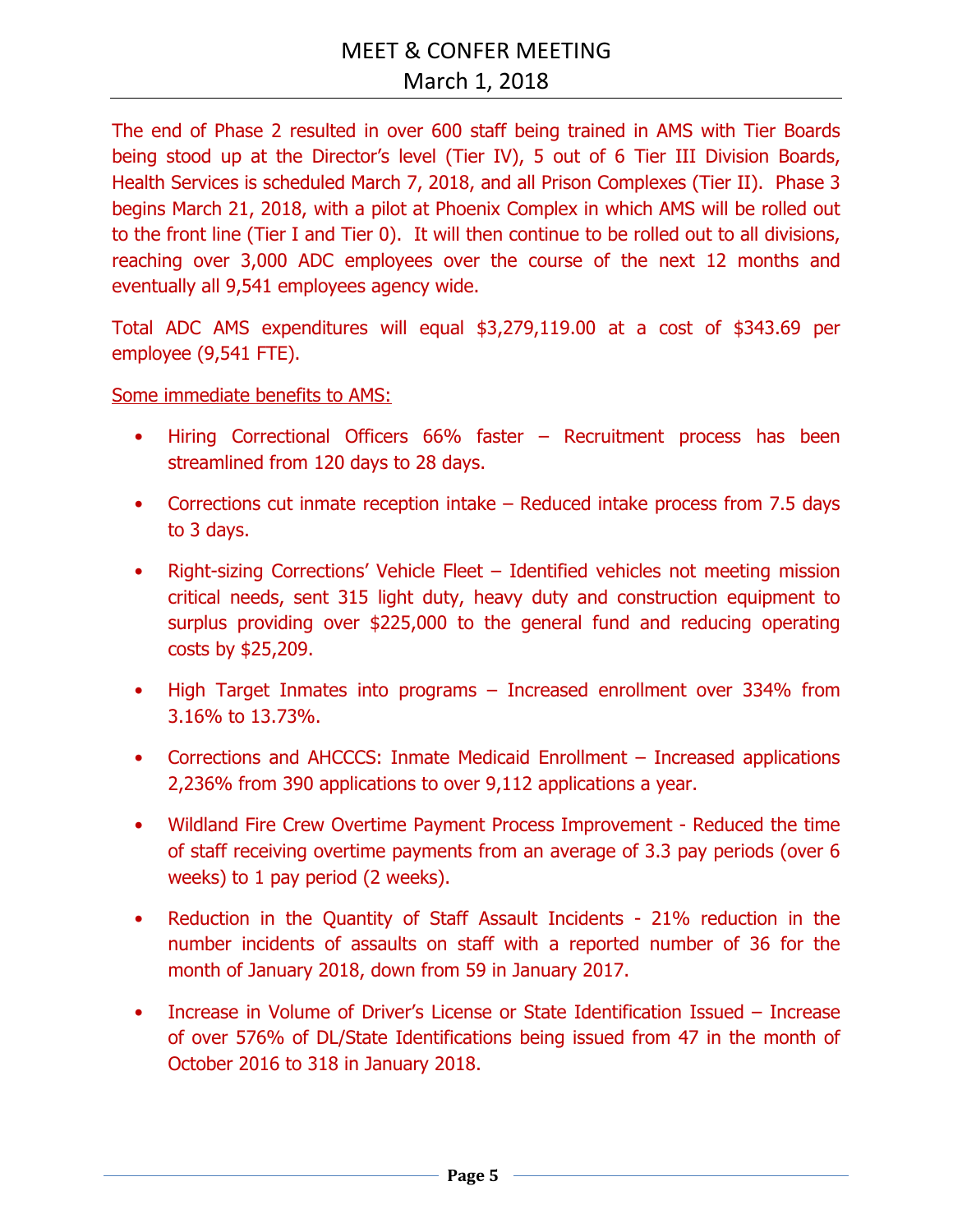• Increase in Volume of Applications for Replacement for Social Security Cards Prior to Release - an increase of 120% in the volume of applications being processed for inmates prior to their release (October 2016 there were 114 applications for the month, most recently January 2018 there were 251 applications).

Director Ryan stated that Governor Ducey's mission is to make Arizona the number one place to work, live and recreate. ADC started its journey to AMS in June 2016.

Phase 1 started with the Executive Team, which took six months to be indoctrinated. Phase 2 rolled out to the prisons (Florence) and then down to the unit level. Phase 3 began February  $1<sup>st</sup>$ , 2018, and continues to involve consultants. This phase will conclude January 31, 2019.

Tier 4 – Director Level Tier 3 – Division Director Level Tier 2 – Prison Complex Level Tier 1 – Unit Level Tier 0 – Line Staff

AMS will continue to cascade so that employees are able to solve problems no matter their level within the organization.

James O'Neil advised that the best is yet to come. Using AMS, we'll be able to remove waste and find better ways to do business.

Director Ryan stated one of the benefits of AMS in a State Government Enterprise is that silos have been eliminated and there is better collaboration between agencies. Employment centers in Lewis are now called the second chance centers. This has helped forge relationships with the Department of Economic Security (DES) and has presented opportunities to collaborate with DES on initiatives. Program building at Eagle Point is another initiative that will provide training in five or six trades that will prepare inmates for jobs. Resume writing, soft skills and job fairs are among a few of the tools available. 55 percent of participants walk out with jobs. Director Ryan stated there has been and continues to be a significant decline in inmate intake and, since 1974, the inmate population has declined by almost 1,300 inmates. At the beginning of January, there were 41,727 inmates and by the end of February there were 263 less. Director Ryan stated the reduction of recidivism and reentry is one of Governor Ducey's key initiatives. Eggers has been mothballed and Papago is going to be sold. The Department has a little over 800 minimum security beds. The population is declining, and the contract threshold requires the use of minimum beds. We are paying for 90% plus one and we are not paying for empty beds. Director Ryan continued to say that the AMS is intended to empower employees to make decisions. In AMS, everyone has a voice.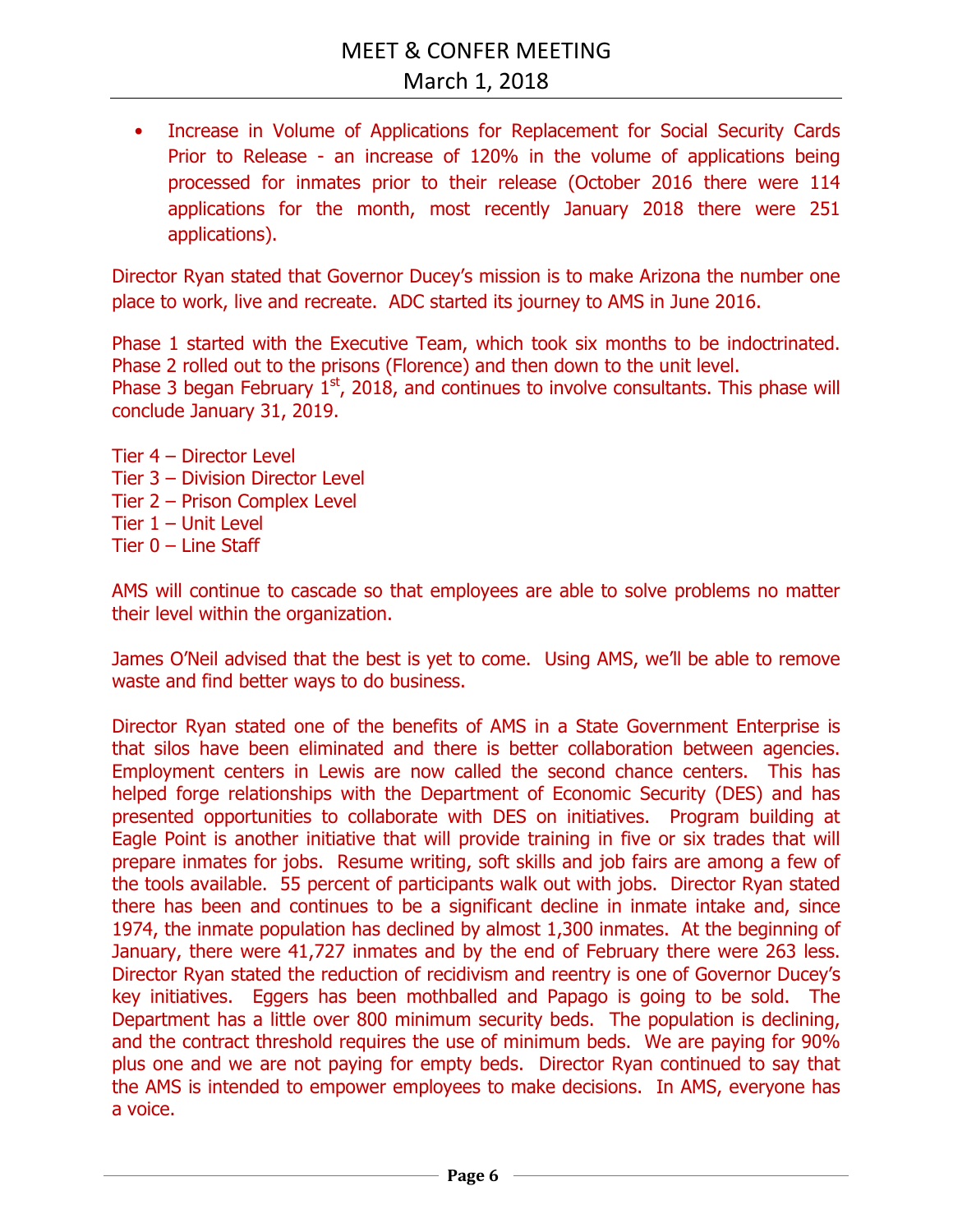# **FOP**

# **SUBMITTED QUESTIONS AND ANSWERS**

On behalf of FOP, the following questions were submitted in advance:

**Question 1** – Hiring 18-year-old employees to serve as aide:

On social media, reports of ADC planning to hire 18-year-old employees to augment UNARMED POSTS in the units have resulted in mixed comments from current Officers, mostly negative. And with that said, the FOP agrees with the premises of hiring to fill posts, but the FOP would suggest the administration move towards lowering the minimum age of Correctional Officer I (Academy Cadet) to the age of 18. Hiring 18 year-old's has been a practice at the Maricopa County Sherriff's Department (MCSO) for years now and is still the current minimum qualification for employment at MCSO. We are unaware of any age-related issues that MCSO has had to date.

**Answer 1** – John Bogert: There have been 176 CO II positions reclassified to the Correctional Officer Trainee (CO Trainee) position. These positions have a minimum age requirement of 18 and are designed to help employees engage in a career, promote to Correctional Officer II's (CO II) and are not AZPOST certified. CO II's are AZPOST certified and the minimum age requirement mandated by AZPOST rules is 21 years of age. At this time there is no plan to seek a change in those rules but in the future this decision can be evaluated based on the success of the CO Trainee program.

Director Ryan stated he will take FOP's statement under advisement. He further said we are developing and recruiting for the future. Letters are being sent to high school principals to recruit for Trainees. Director Ryan recently spent the day with 51 recruiters and Officers, both male and female, in an effort to recruit youth. Director Ryan stated if the Trainee program is successful, ADC can host recruitment events yearround.

FOP asked if Trainees are covered.

Discussion ensued regarding the Trainee program. Initially, it was stated that the Trainee positions are covered. Please note the following correction; the Correctional Officer Trainees are uncovered.

# **Question 2** – Unit Rotations:

At some, if not all Complexes, staff rotations have stopped. The prevailing theory is because of low staffing levels that are uneven at different Units. When does the Command Staff believe staff rotations will return?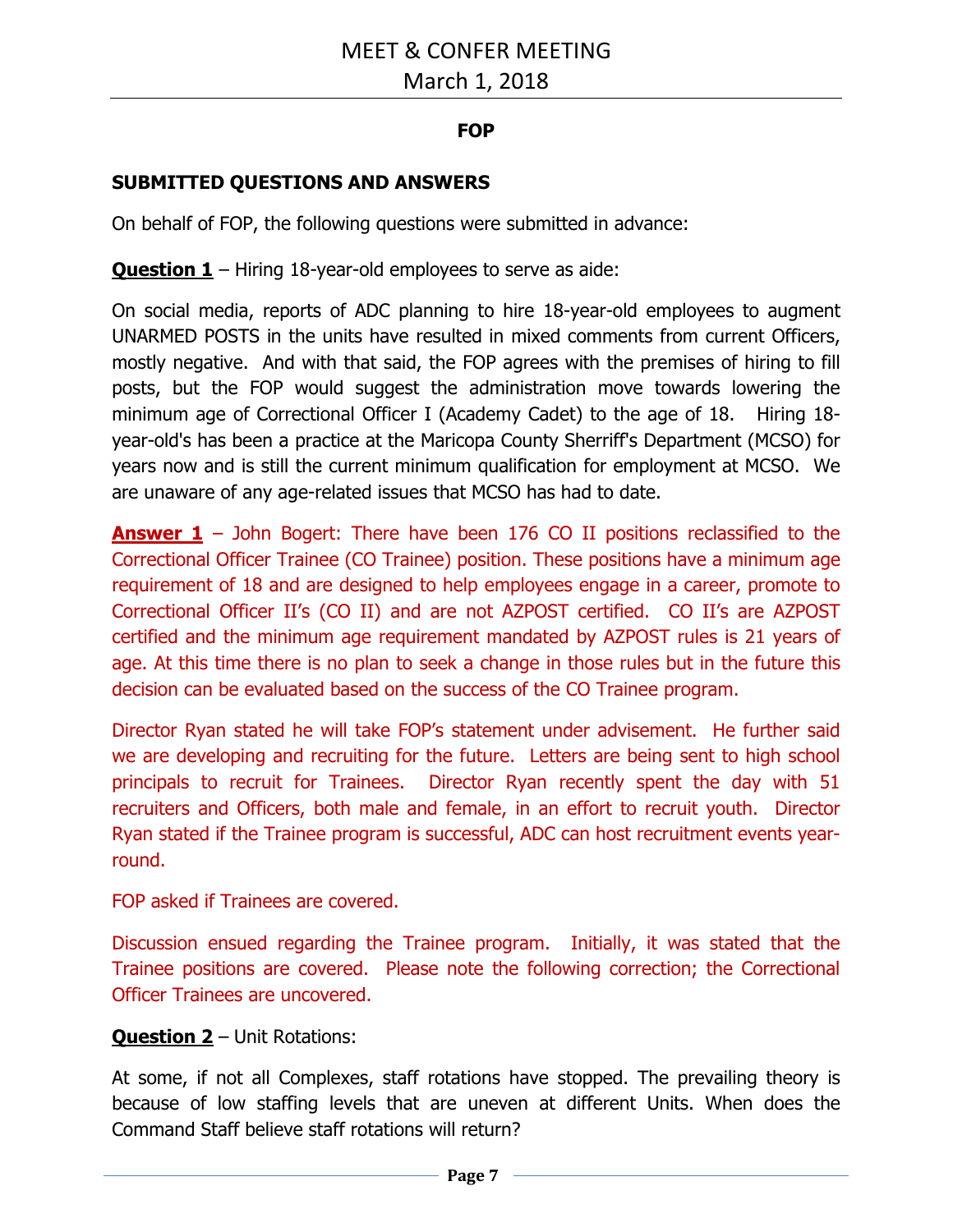**Answer 2** – Ron Lee: Unit rotation has not stopped. Unit rotations between Eyman and Florence were temporarily halted due to the large movement of staff between units as the significant staff vacancies affecting the ability of the units to properly balance staffing on the shifts. We have started the transfers of 25 officers from Florence to Eyman to balance vacancies between the two complexes. Once that balancing is complete, internal balancing of unit vacancies will occur with unit rotation being included. You should not expect a large group of staff rotating units all at one time. This will be carefully planned in order to cause the least disruption to unit operations as possible.

## **Question 3** – AMS Project on staff assaults:

Is there an AMS project to analyze inmate on Staff assaults? What was the result of this project?

**Answer 3** – Ron Lee: The Department currently has an A3 AMS project on staff assaults. The team has been collecting data for several months and will be starting to analyze the data at the end of this month. In order to get to the root cause there has been many types of data collected, such as, location of assault, inmate custody, mental health score, ages of staff and inmates involved, etc. At this time there are no results to report. We will be sharing the results once the team concludes the project. We are currently working with several other States to find common root causes.

**Question 4** – Non-employee Representative:

Under 38-1104 (A) 1 "with the employer's permission, the law enforcement officer's representative may be from the law enforcement officer's professional membership organization." FOP is requesting that the Department to allow members of the FOP who are prior employees of ADC who separated without issue (retired or medically retired) to act as employee representatives. Because the representatives may have to enter a secured area within a State Facility, they may be subject to a background investigation per DI 315 and DO 602. FOP will be willing to pay for the background investigation of non-employees at a reasonable cost, to include the expense of a Department ID Card. No other individual exemptions are requested for these Representatives, as they must follow Department Policy as to conduct.

**Answer 4** – Interim Deputy Director Greg Lauchner: Department Order (DO) 601 is compliant with State Law and authorizes the use of representatives with no prohibition regarding affiliations to professional memberships. DO 601.07.1.2.1 defines "Representative" as a current Department employee regardless of classification or job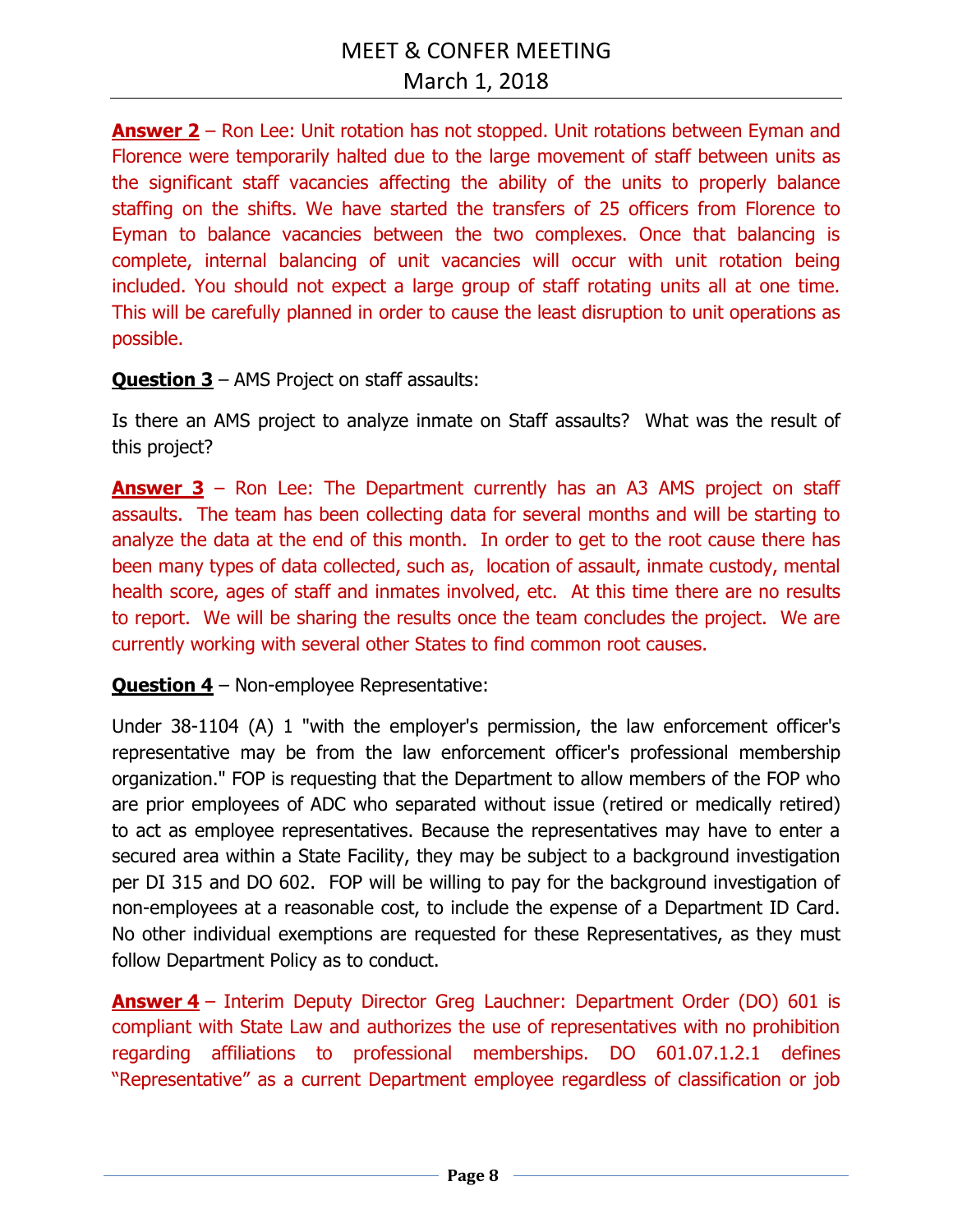assignment. In order to best maintain the confidentiality, integrity, and accountability of administrative investigations, the Department will not revise DO 601 as requested.

Director Ryan advised that he would like to have an offline discussion regarding FOP's inquiry.

# **Question 5** – Promotions Fitpro:

Are they going to change the fit pro for promotional points to the current COTA standard? The current COTA standard is run 1 mile in 15 minutes, six push-ups and 20 sit-ups. The current promotional standard is the old COTA standard based on age, and the run is still a mile and a half.

**Answer 5** – John Bogert: The current COTA fitness standard is based on the essential functions of a Correctional Officer (CO) in the field. This standard was developed after an intense, outside vendor study of the actual work CO's do and represents the fitness level required to meet the essential functions. The promotional Fit Pro test is designed to award additional promotion points to employees for exceeding the necessary requirements. At this time, there is no plan to change the promotional Fit Pro test.

### **Question 6** – North Unit – Tents Removal:

At ASPC-Florence North Unit, Yard 3, is there a process underway to reduce the Inmate population over the year to fulfill a complete emptying of 400 beds in the Tents. And is there a plan to remove the physical structures? (Tent Housing) Can you elaborate on a strategic plan to utilize the empty property once this initial process concludes?

**Answer 6** – Ron Lee: A total of 10 tents, 5 from each side of Yard 3, have been reduced for a total reduction of 100 beds. This is due to the overall reduction of minimum custody inmates, and it allows staff to have less inmates and structures to have to supervise. The tent membranes are not reusable due to the elastomeric compound that is painted onto the membranes to make them more weather resistant; they are going to the landfill. The frames are currently being removed with the metal being reused for other projects. The overall tent operation will continue into the foreseeable future. There are no plans to close the entire tent operation. This allows us to consolidate inmates for better supervision.

FOP – Special Note: The Arizona Fraternal Order of Police Corrections Foundation (a 501c3 nonprofit) is having a Henry rifle raffle for ADC employee Brian Bylbie who is a former ADC K-9 Officer, Parole Officer/Supervisor, and currently works in ADC Victim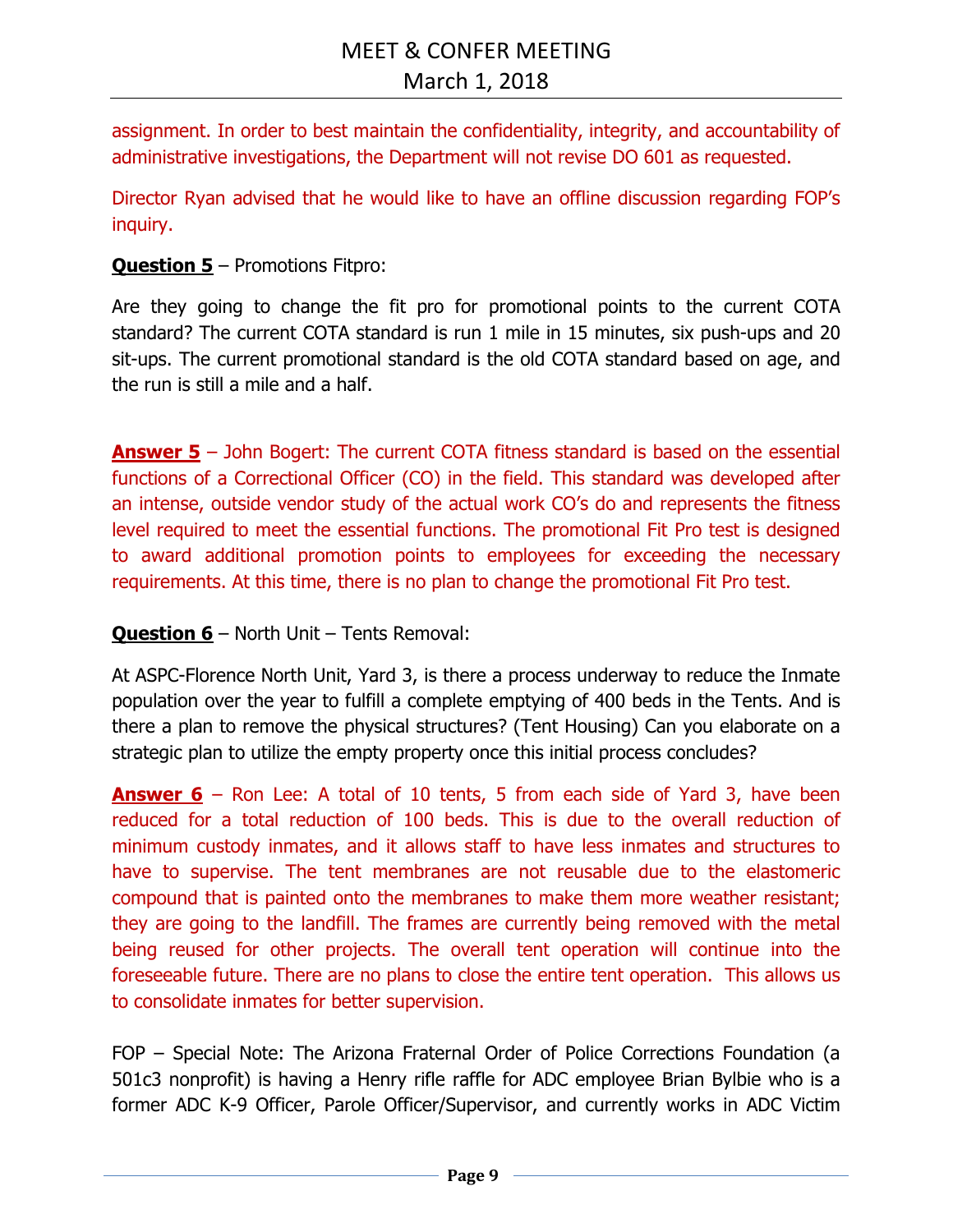Services as a Victim Advocate. Brian is known for his friendly demeanor and is battling health issues Tickets can be purchased via the website: www.azfop44.net. Central Office Employees can give monies to Sgt. Mehner at Central Communications (Dayshift, M-F).

### **AZCPOA**

### **SUBMITTED QUESTIONS AND ANSWERS**

On behalf of AZCPOA, the following questions were submitted in advance:

**Question 1** – Implement part-time or critical need officers for hospital coverage: Auditors recommended using part-time workers in Nevada — such as retired officers to help augment staffing without overtime or the additional costs of a full-time employee. This strategy helped Nevada's Capitol Police force lower its overtime costs by 20 percent, and auditors estimate it could help Nevada prisons save \$500,000.

Have you considered this option for the Arizona Department of Corrections?

**Answer 1** – Ron Lee: The number of staff required for supervision of inmates in hospitals ebbs and flows. It is very difficult to estimate how many officers are needed on any given shift or day. The department experimented with part–time officers several years back. They actually took up a full time position number, and the response to the program was quite low. It was not worth continuing due to the low response. The CORP Return to Work Program already allows for retired Officers to come back to work in CORP designated positions after being away from the Department for one year. This gives the Department the greatest flexibility in their assignments as they can work any Corrections Officer post.

**Question 2** – (Douglas Complex) If you are out sick 2 or more days is this considered 1 call in or 1 for each day you're out?

**Answer 2** – Ron Lee: If an employee is out sick two or more days consecutively the call-in's are considered as one call-in.

AZCPOA stated that call-ins such as the example are being handled as separate call-ins at Douglas.

Ron Lee advised that an e-mail clarifying call-in procedures will be sent to the Institutions to correct that issue.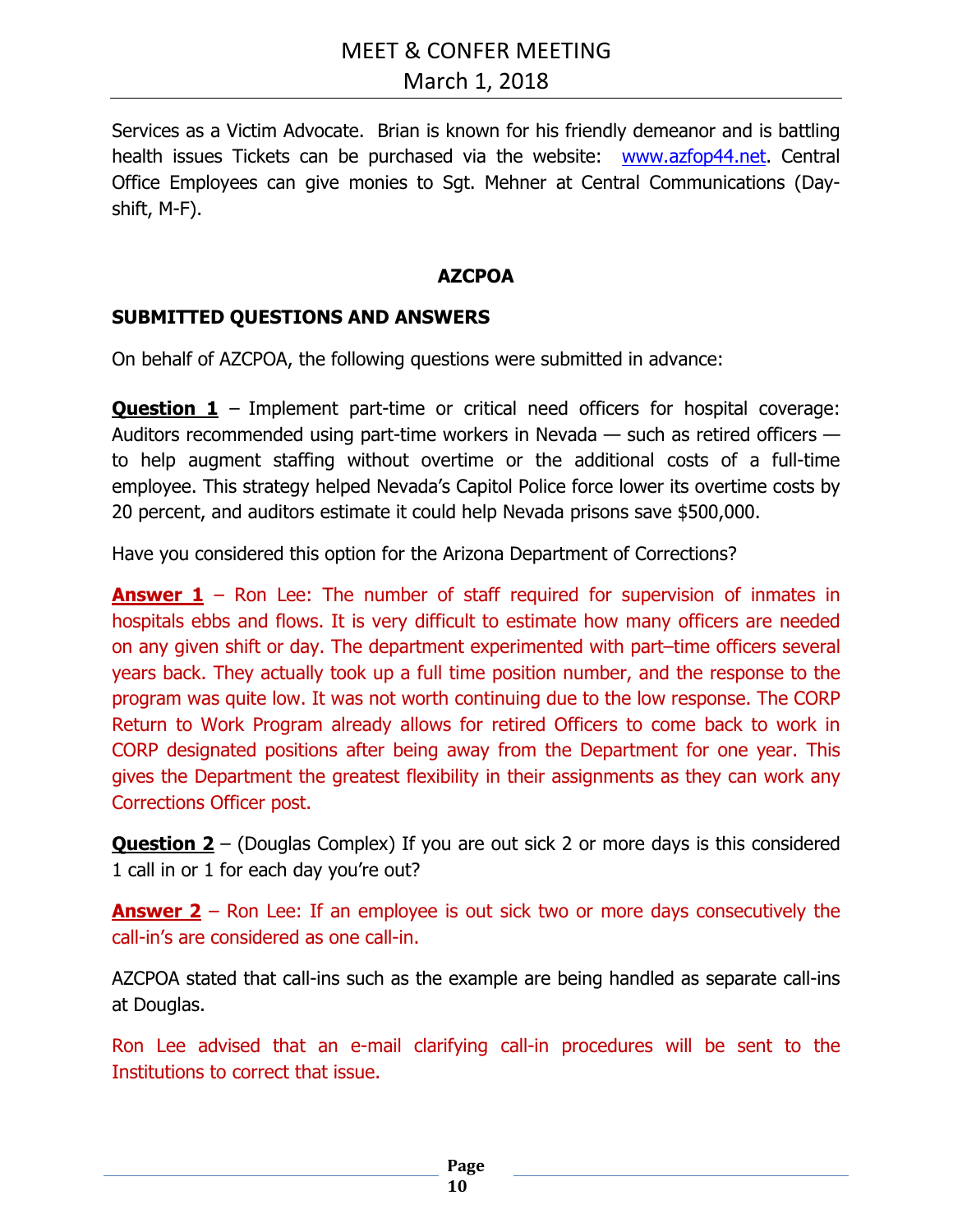**Question 3** – (Douglas Complex) Why is it we are afforded 60 hours of sick leave but can only use 48 hours in 12 months?

**Answer 3** – Ron Lee: Staff accrue sick leave hours each pay period. Staff may use their sick leave with approval of their supervisor.

I believe this question is related to DO 525.02, Sick Leave Usage referencing an employee who has a history of three (3) or more call-ins in a six (6) month period.

Please keep in mind the accrual of sick leave is a benefit provided by the State of Arizona to its employees. This does not mean that we have to allow employees to use every hour of sick leave accrued. Attendance is a critical component of effectively and efficiently managing the agency and ensures adequate staffing levels for safety and security. The Department demonstrates respect and appreciation for employees who exhibit reliability by imposing and enforcing a reasonable attendance standard throughout the Department.

AZCPOA stated that Douglas, Tucson and Perryville are marking sick leave call-ins as Unauthorized Absence (AB). AZCPOA shared a three-page directive that was given to all Supervisors at ASPC-Tucson. AZCPOA stated that they are working with the Southern Region Operations Director to further look into this issue. Graham Buffton of AZCPOAs Tucson Chapter will send Director Ryan the three page directive via e-mail for further review.

**Question 4** – (Perryville Complex) Is it possible to have a trial of K9s on site at yards that have a high number staff assaults during days and swings as a deterrent in the spirit of staff safety.

**Answer 4** – Ron Lee: Every institution has assigned K9 teams. SSU and the Majors look at trends and deploy the K9's to the areas/units where they see the most use. It has been standard practice for K9 to be on the yard doing random and target searches, or just walking the yard, when they are available. Unfortunately, we do not have enough teams to be on every unit during day and swings everyday due to the other duties the teams are assigned such as barrier sniffs for work crew inmates, visitation on the weekends, and the required training each week to maintain certification.

Director Ryan stated if there is a unit with a greater frequency of assaults, he does not see why ADC could not bring K9s onto the unit. The data would need to show the need for K9s.

**Question 5** – Is there a possibility of a merit pay for perfect attendance?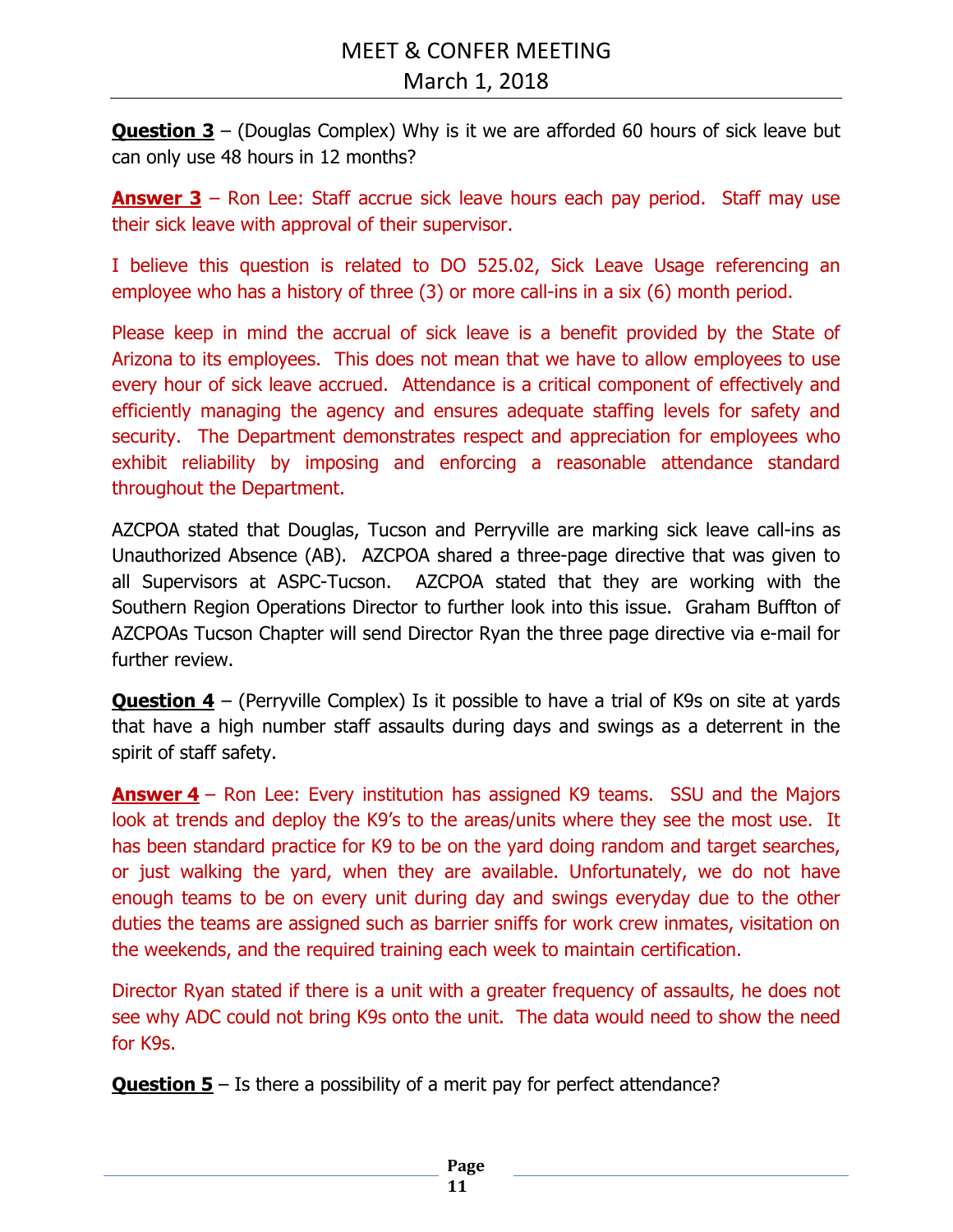**Answer 5** – Mike Kearns: No, Merit Pay is based on MAP scores. Annually, each employee's MAP is structured to specifically measure and rate performance. Perfect attendance is not an alternative measure to utilize in applying Merit Pay.

Director Ryan stated that dependent on the availability of funds, he anticipates giving merit pay, the same as last year when MAPs are completed. Director Ryan shared with the group that the Department projects that \$64 million will be spent on overtime. In addition to paying out Compensatory Leave, ADC is also looking at paying out Holiday Leave. Director Ryan shared that there have not been any other approved pay packages as the priority is Education.

**Question 6** – Can DO 525 be re-written to make the unscheduled absences written play by play for overall consistency like late is addressed?

**Answer 6** – Director Ryan: The issue of how to handle unplanned absences was recently addressed during a video conference with all ten Wardens. Guidance was given for interpretation of the policy by supervisors and administrators. The language in DO 525 is sufficient as written.

**Question 7** – (Perryville Complex) Is/can the Department push towards getting the law changed to where consensual sex inmate to inmate is a crime. This is a major problem at female yards.

**Answer 7** – Brad Keogh: The seriousness with which the Department treats sexual activity between inmates is reflected in DO 125, which prohibits both consensual and non-consensual sex between inmates, expressly providing that "The Department has zero tolerance for sexual contact **of any kind with inmates** and offenders including sexual harassment, conduct, assault and/or contact, **by inmates**, staff, contractors, volunteers and others."

The Department's seriousness is further reflected in DO 803, which prohibits both consensual and non-consensual sex between inmates, providing for a multitude of disciplinary sanctions for a wide array of conduct, from sexual assault to indecent exposure to consensual sexual contact to displaying sexually explicit material to handholding.

The Department's commitment to keep all inmates safe from non-consensual sexual activity is reflected in its federally certified 100% compliance rate with the Prison Rape Elimination Act National Standards, which are administered by the U.S. Department of Justice and its Bureau of Justice Assistance and the National PREA Resource Center.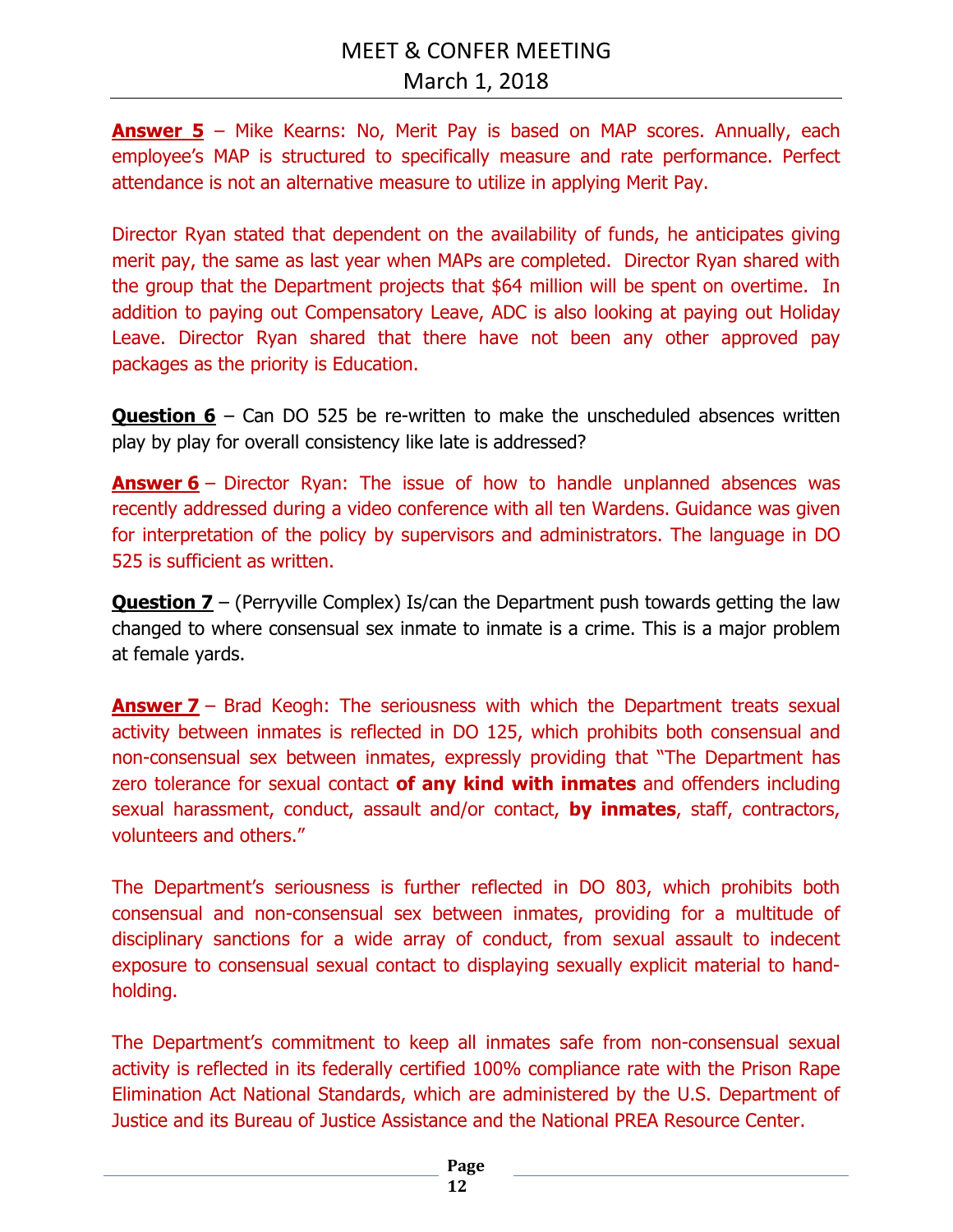The current state of the law governing sexual activity with inmates is set forth in A.R.S. § 13-1419, which makes it a felony crime for a "person" to intentionally or knowingly engage in any act of a sexual nature with an inmate. The Legislature defines "person" only as an employee, third party contractor, official visitor, volunteer, or agency representative of ADC, ADJC, private prison facility, juvenile detention facility, and city or county jail.

When presented with the opportunity to include inmates within the definition of "person", the Legislature declined to do so. The Department currently has no plans to lobby the Legislature to expand the definition of "person" to include inmates.

Even if the Legislature were to so expand the definition of "person", it remains uncertain, at best, whether the county prosecutors would pursue felony prosecutions of consensual sexual activity between inmates.

Director Ryan reiterated that there is no such thing as "consensual" sexual activities between inmates. Those infractions are subject to PREA.

**Question 8** – (Yuma Complex) A schedule of times memo for supervisors was put out to report to shifts accordingly, it is being followed as directed. There are units with less than 8 officers to manage in some complexes, and supervisors do not require all that time to prepare for their shifts. It is a waste of .25 hours Cash OT for some of these units, and some of our supervisors chose to not claim this Cash OT- but some of them do still, following this direction. The 45 minutes after the hour it is unnecessary to take care of their shift paperwork. May you please re-consider this direction to re-adjust these supervisors' hours of arrival in these specific units to what it is reasonable to complete the task?

**Answer 8** – Ron Lee: The Department adheres to the schedule as stated in the 'Notice to Supervisory Staff Re: Recording of Hours Worked Security Series and Shift Work.' This notice went into effect after the Arizona Department of Corrections settled with the Department of Labor regarding supervisor's unreported overtime hours. The 'Notice to Supervisory Staff Re: Recording of Hours Worked and Security Series and Shift Work' is required to be signed by each Sergeant and Lieutenant. The notice outlines posting, sample supervisor schedules, overtime approval/usage and compliance with Department Order 512.

As a result of the notice, the posting of Supervisor positions and the hours of posting changed. The change was intended to allow supervisors adequate time to prepare for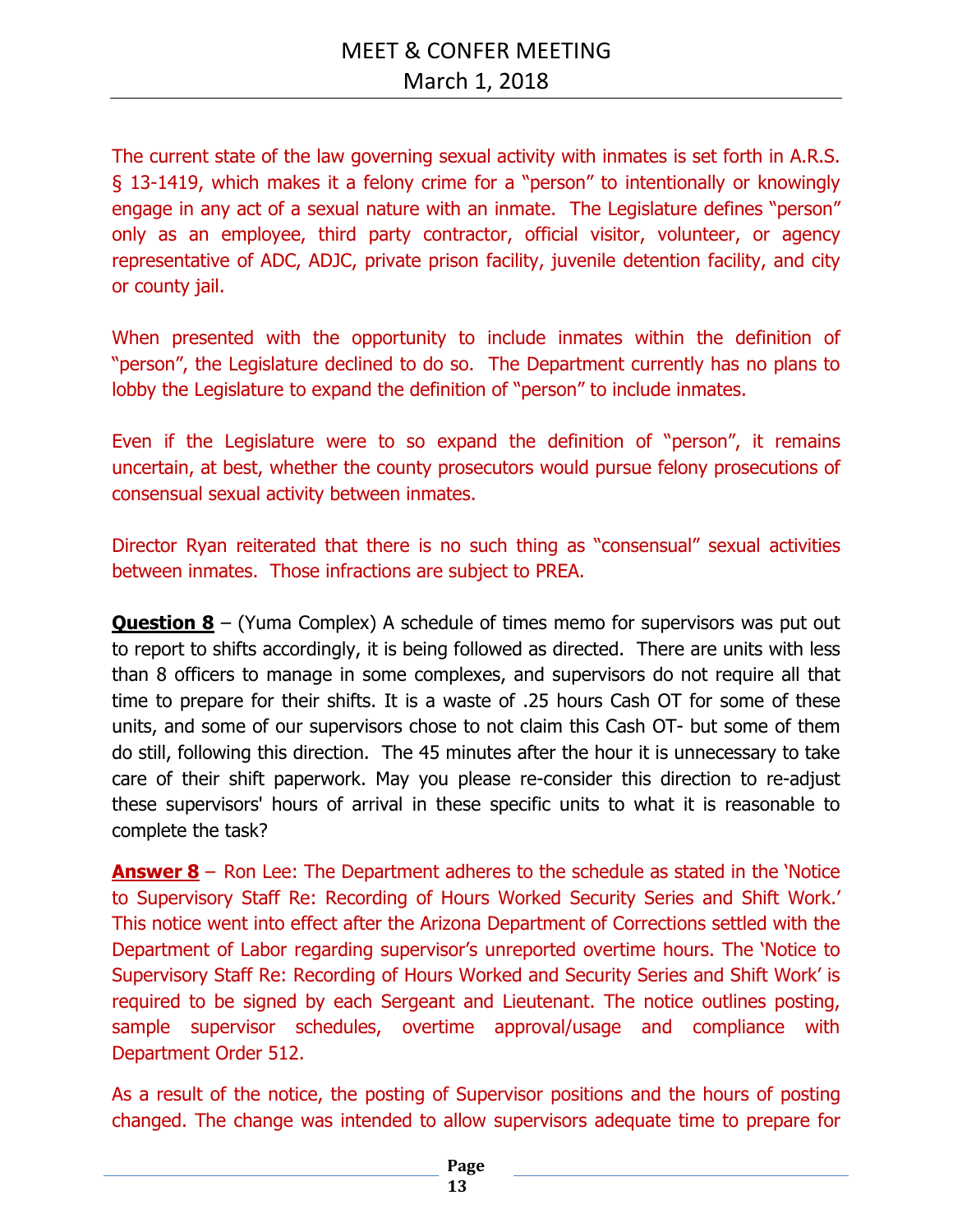briefing, as well as complete or collect paperwork at the end of the shift, without incurring overtime. The notice also outlines what is required should a Supervisor need overtime to complete their duties and who is authorized to obtain overtime. It does not differentiate between units with eight employees versus those with two hundred employees. It is to provide a consistent implementation of supervisory schedules. Per the notice, the supervisor schedules are as follows:

## **Days:**

Supervisor 1-0515-1315-prep for briefing Supervisor 2-0645-1445-receive all documents and equipment accountability for shift Supervisor 3-0545-1400-work shift

## **Swings:**

Supervisor 1-1315-2115-prep for briefing Supervisor 2-1445-2245-receive all documents and equipment accountability for shift Supervisor 3-1345-2200-work shift

# **Graves:**

Supervisor 1-2115-0515-prep for briefing Supervisor 2-2245-0645-receive all documents and equipment accountability for shift Supervisor 3-2145-0600-work shift

While it may not require 45 minutes to complete the shift tasks of that day, there are other administrative tasks the supervisor can complete such as working on MAP's, completing CBT training, reviewing AL requests, etc. These types of duties are perfect for the before and after shift periods so that supervisors are on the yard assisting and supervising during the shift.

Ron Lee stated that not recording time for hours worked is an issue. He said if you are working, you have to claim your time. Supervisors and employees are responsible for making sure all hours worked are recorded. Ron Lee advised that he would send an email to the Wardens

Director Ryan issued a verbal Cease and Desist notice to the Employee Organizations in attendance. **It is NOT acceptable to not record hours worked**.

**Question 9** – What is the plan for hiring 18-year-old? Where will they work and how many do you expect to hire?

**Answer 9** – Ron Lee: We have identified 176 positions in seven complexes (Phoenix, Safford and Douglas do not have any). The positions are spread throughout the close and max units over days and swing shifts and AM front and back on 12 hour shifts. Not all control rooms will be used for this non-contact post to allow for CO IIs in unit to be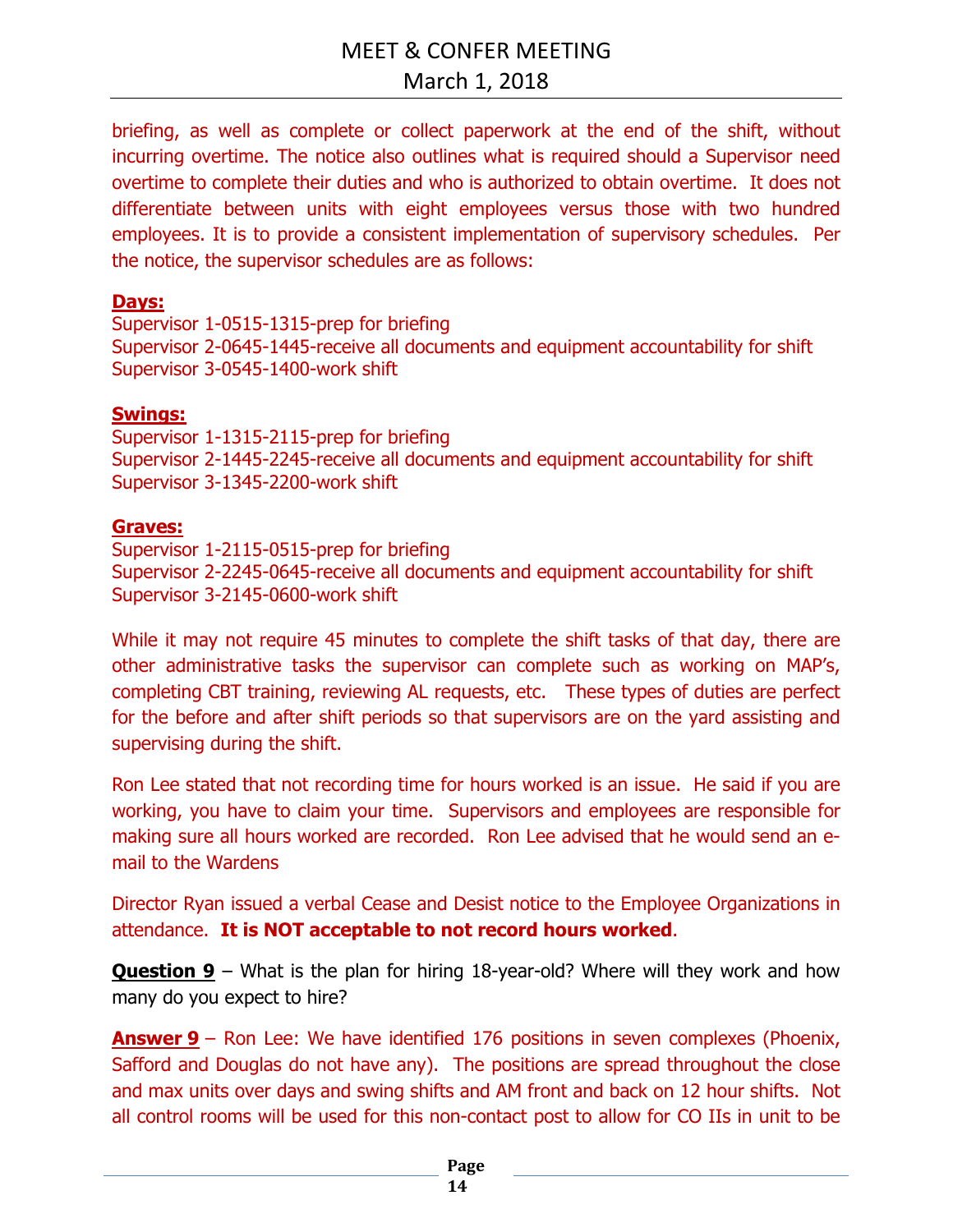assigned to help with fatigue. These Correctional Trainee Officers will be in CORP and will be able to attend COTA once 21 years of age. We are trying to grow our own.

Even with a \$2,000 lower annual salary than CO IIs this is not enough savings to apply to staff raises.

## **OPEN DISCUSSION:**

Director Ryan stated that ADC is the largest State Agency in Arizona. He further stated that ADC invests time and money training Officers. The average cost to train each Officer is \$12,000, then after approximately 4.1 years, Officers choose to leave. ADC is in the bottom 1/3 of the Western United States. Director Ryan stated that he is going to continue to ask for a pay package for Officers. Director Ryan acknowledged that the Officers have an incredible role in public safety.

ACA asked how they can help to get first line staff to vote for legislators. ACA offered a suggestion to add tables or booths outside of the Complexes to get staff to vote.

Interim Deputy Director Greg Lauchner stated that as a State Agency, our position is apolitical and reiterated that as an Agency, politics and work cannot be mixed.

Brad Keogh suggested to the Employee Organizations to use money from member dues to pay for a high-power lobbyist to convey their messages to legislators.

FOP stated Lewis Complex is keeping afloat by using Officers from Yuma to cover posts while on overtime. FOP said a vanpool is desperately needed.

Mike Kearns advised that he will look into vanpool opportunities.

Director Ryan said he'll need to look at available fleet. There were 99 vans, now there are 50 or less.

FOP asked if anyone has asked for Sweep Funds to be put back into the general fund.

Mike Kearns stated that the Governor's budget and recommendations can be found on the Governor's Official website at https://az.gov/.

Director Ryan reiterated that the Governor's budget is ADC's budget.

### Close:

The Director encouraged the Employee Organizations to utilize the opportunities they have to communicate the questions and concerns of their members more frequently, including taking advantage of his open door policy. Director Ryan thanked those who were in attendance.